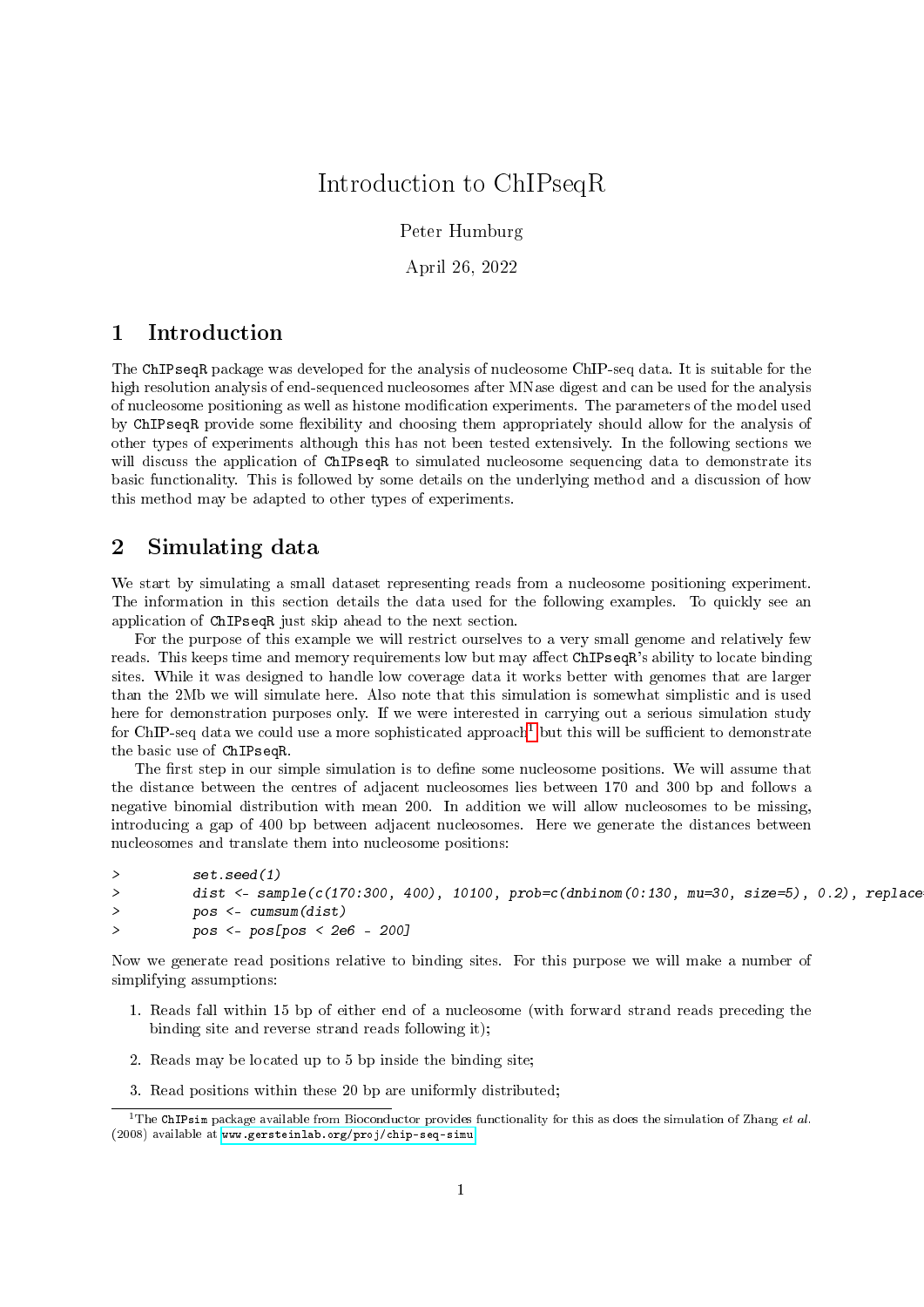- 4. The same number of forward and reverse strand reads are produced;
- 5. All nucleosomes cover exactly 147 bp;
- 6. Nucleosome positions are fixed:
- 7. Non-specific background reads are uniformly distributed throughout the genome.

Note that these assumptions are not used for the analysis and are not made by ChIPseqR, they just simplify the simulation.

We start by identifying all potential start positions for binding site related reads.

```
> fwdRegion <- unlist(lapply(pos, function(x) (x-88):(x-68)))
> revRegion <- unlist(lapply(pos, function(x) (x+68):(x+88)))
```
Then we sample 50,000 reads from each strand. This should give us an average of five reads per nucleosome and strand, not a lot of coverage.

```
> fwd <- sample(fwdRegion, 5e4, replace=TRUE)
> rev <- sample(revRegion, 5e4, replace=TRUE)
```
Finally we add 200,000 non-specific background reads to each strand. That is a lot of background noise so finding the nucleosomes will not be easy.

```
> fwd <- c(fwd, sample(25:(2e6-25), 2e5, replace=TRUE))
> rev <- c(rev, sample(25:(2e6-25), 2e5, replace=TRUE))
```
At this stage fwd and rev contain all positions of forward and reverse strand reads. The final step in our simulation is to organise the read position in a data frame that can then serve as input for ChIPseqR.

```
> reads <- data.frame(chromosome="chr1", position=c(fwd, rev), length=25,
+ strand=rep(c("+", "-"), each=250000))
```
# 3 Using simpleNucCall

#### > library(ChIPseqR)

The easiest way to predict nucleosome positions with ChIPseqR is to call simpleNucCall with mapped reads. Here we will use the data frame created above but for real data it is usually more convenient to read the data into an AlignedRead object using the functionality provided by the ShortRead package. It is possible to simply pass the name of a file containing the mapped reads to simpleNucCall and they will be read in before the analysis. Here we first convert the read positions into read counts so that we can use the read counts again later. If we were not interested in inspecting the read counts later on we could just pass the data frame to simpleNucCall which would convert it into read counts for us.

```
> counts <- strandPileup(reads, chrLen=2e6, extend=1, plot=FALSE)
> nucs <- simpleNucCall(counts, bind=147, support=15, plot=FALSE)
```
Note the parameters in the above call. We specify the length of the binding and support regions as well as the chromosome length. The values chosen for binding and support region length do not match the values in the simulation perfectly (where they are 137 and 20 respectively). Below we will discuss briefly how these parameters can be estimated from the data. It is possible to obtain some diagnostic plots by setting plot = TRUE.

Diagnostic plots can also be obtained later by plotting the R objects created by strandPileup and simpleNucCall. For example, to genarate some diagnostic plots to assess how well the data fits the null distribution used by ChIPseqR we can simply plot nucs:

> plot(nucs, type="density") > plot(nucs, type="qqplot")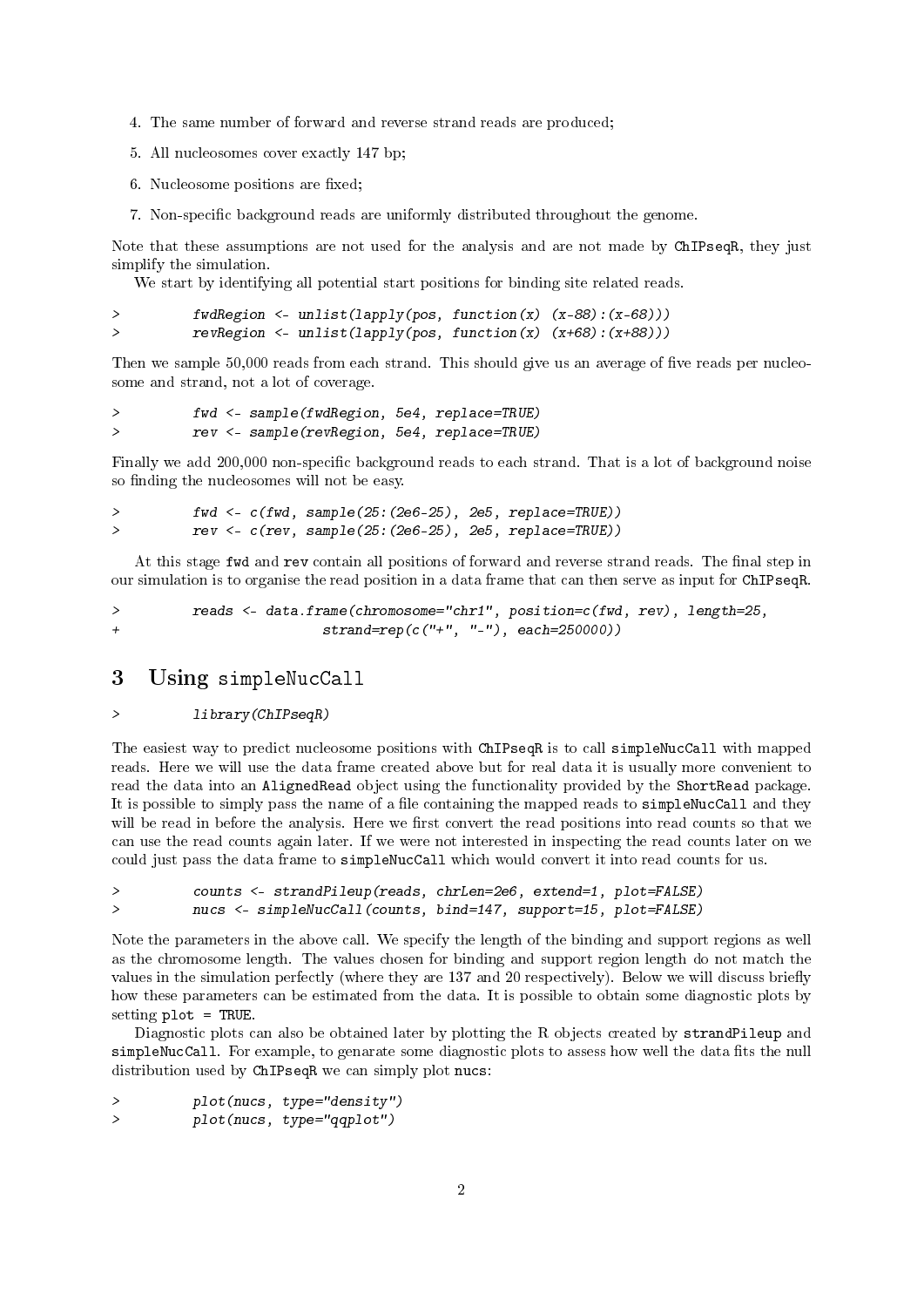

Figure 1: Diagnostic plots to assess fit of null distribution to observed binding site scores. The blue line marks the chosen significance cut-off.

The output is shown in Figure 1. The heavy right tail expected in the presence of nucleosomes in the sample is clearly visible. There is also some evidence that ChIPseqR overestimated the variance of the null distribution. As a result of this  $p$ -values computed from this fit will be conservative.

Here we have identified 4945 binding sites. Clearly some are missing but that is to be expected considering the relatively low coverage and high noise level. We can plot some of the data together with the binding site score and predicted nucleosome positions using plotWindow:

```
> predicted <- peaks(nucs)[[1]][911]
> plot(counts, chr="chr1", center=predicted, score=nucs, width=1000, type="window")
```
The output is shown in Figure 2. Note how we use peaks to obtain a list of predicted binding sites. To see how these predictions relate to the actual position of simulated nucleosomes we add some additional markers.

```
> abline(v=pos[pos < predicted + 1000 & pos > predicted - 1000], col=3, lty=3)
```
As we can see in Figure 2 some nucleosome predictions overlap. These correspond to alternative positions of the same nucleosome. On real data this may indicate variations in the actual nucleosome position observed in the sample or simply uncertainty due to low coverage, high noise level or inaccurate choices of parameters. We can easily obtain non-overlapping predictions:

```
> calls <- peaks(nucs)[[1]][c(1,which(diff(peaks(nucs)[[1]]) >= 170)+1)]
> length(calls)
```
[1] 3571

Of course we would like to know how many of these are near actual nucleosome positions.

```
> table(sapply(calls, function(x) any((x-20):(x+20) %in% pos)))
FALSE TRUE
  30 3541
```
Of the 118 apparent false positives 76 are within 30 bp of a simulated nucleosome.

# 4 Some details on callBindingSites

Now that we have seen how to obtain binding site predictions it is time to take a closer look at how they are produced. Above we used simpleNucCall to identify nucleosome positions. The actual work required to locate binding sites is carried out by callBindingSites. The process of locating binding sites is divided into several stages: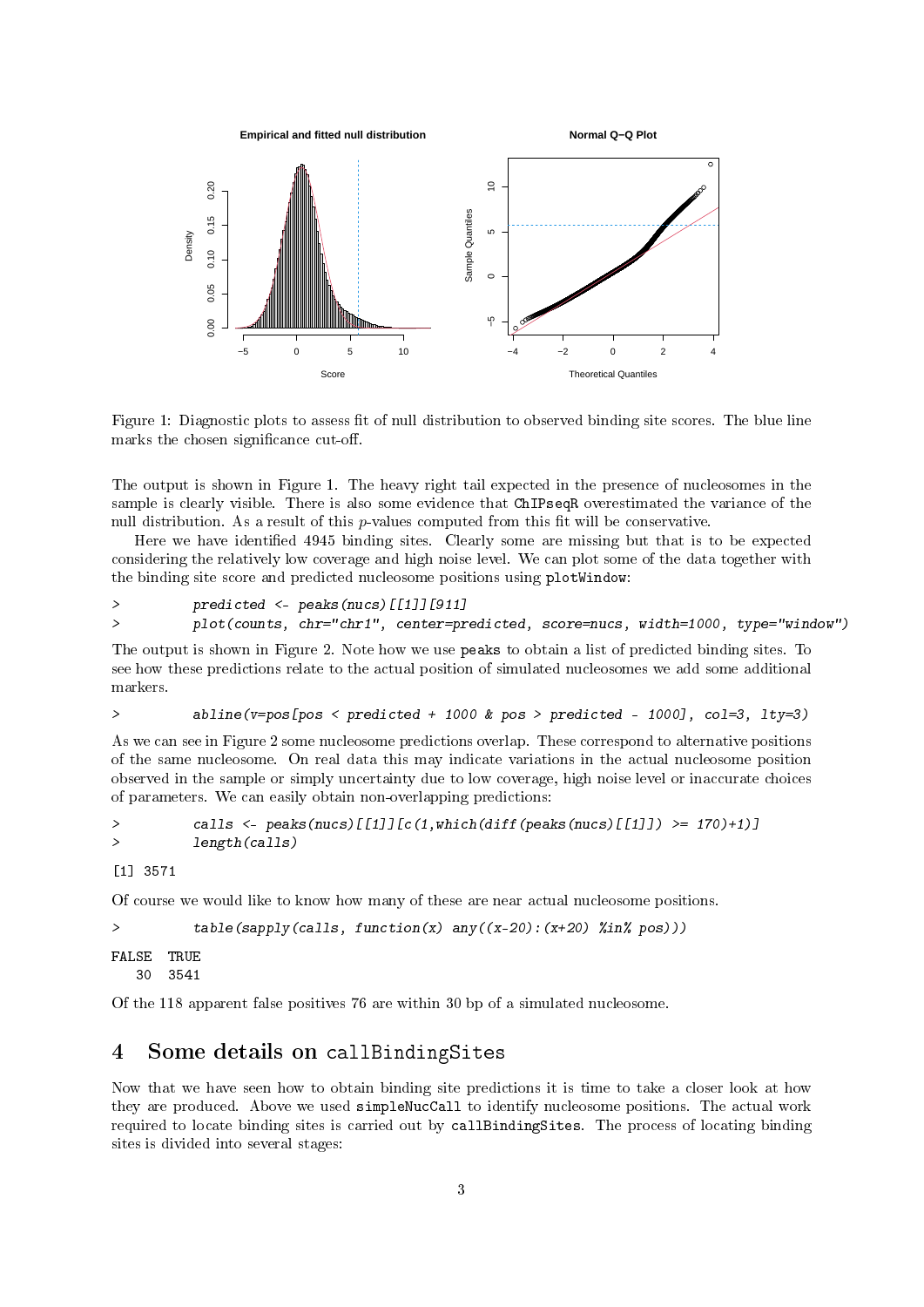

Figure 2: Read counts and predicted binding sites. Read counts on forward (red) and reverse (blue) strand are shown as vertical bars. The binding site score is shown in green with green boxes at the bottom indicating predicted nucleosome positions. The true position of simulated nucleosomes is indicated by vertical green lines.

- 1. Estimate length of binding and support region (if required);
- 2. Calculate binding site score;
- 3. Determine significance threshold;
- 4. Locate signicant peaks in binding site score.

In this section we will take a closer look at these different stages to get a better understanding of how binding sites are identified and briefly introducing the functions used for each stage.

#### 4.1 Estimating parameters

In practice it may not always be obvious what the best choice of parameters is. It is possible to get estimates for both parameters from the data by considering the cross-correlation between the read counts on the forward and reverse strand. The function getBindLen is provided for this purpose. However, it may not always produce good results. The approach taken in getBindLen is to identify the first two peaks in cross-correlation and to derive values for binding and support region length consistent with the location of these peaks. One of the main underlying assumptions is that the distribution of read counts in the support region is symmetric about the centre of the support region and the accuracy of results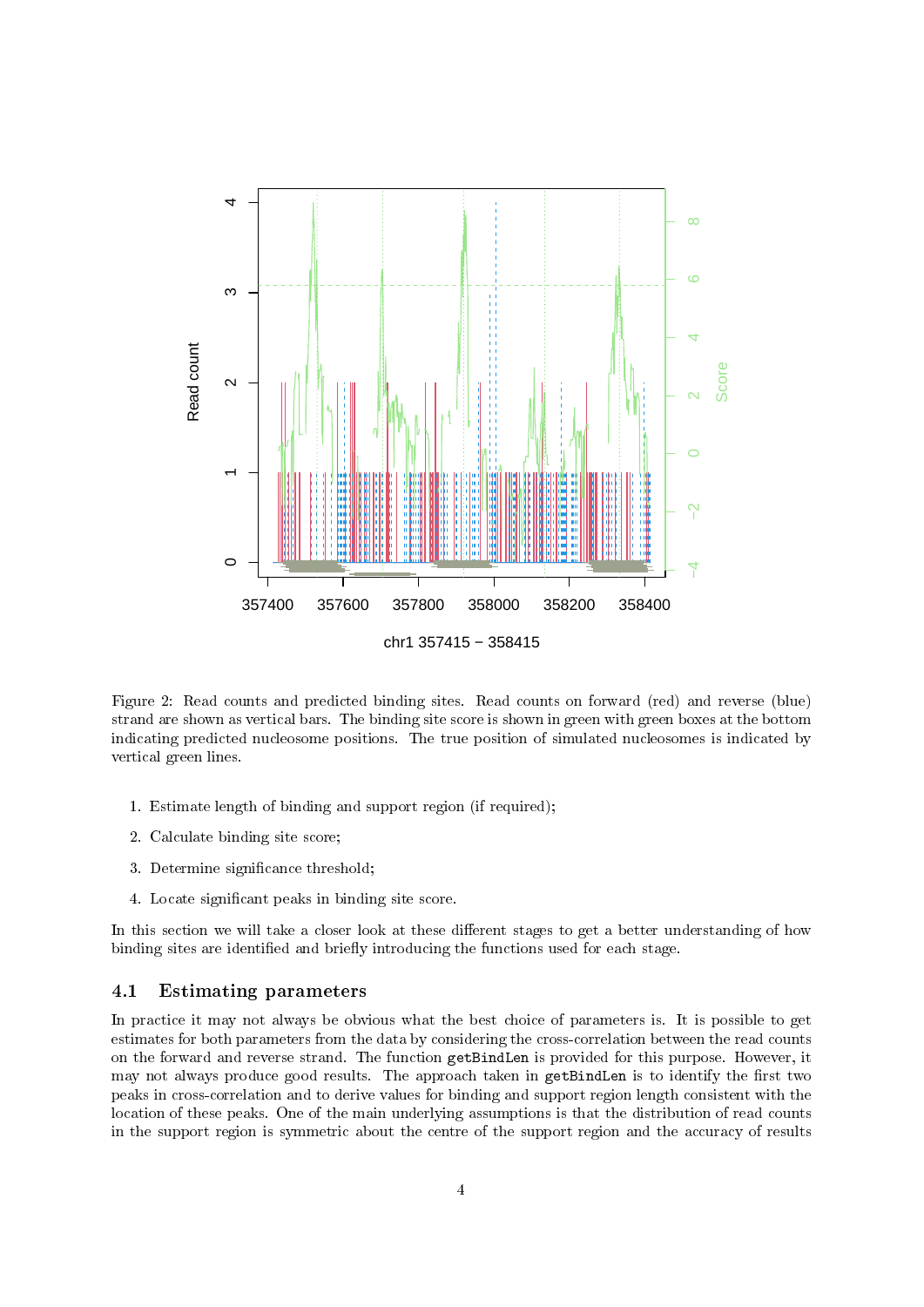depends largely on how well this assumption holds. It is also possible to supply one parameter and estimate the other which can improve results substantially if the supplied parameter value is accurate. It should also be noted that binding sites are assumed to occur in regular intervals and that they are located relatively close to each other. This may be approximately true for nucleosomes but does not hold for other proteins of interest.

Here is an example of how we might use getBindLen to estimate the parameters for our simulated data.



Figure 3: Cross-correlation between reads on forward and reverse strand used to estimate length of binding and support regions.

#### > bLen  $\langle -$  getBindLen(counts, bind =  $c(100, 200)$ , support =  $c(5, 50)$ )

This tells getBindLen to look for peaks in the cross-correlation that correspond to a binding region length between 100 and 200 bp and a support region length between 5 and 50 bp. The resulting estimates are 75 bp for the binding region and 41 bp for the support regions. Since we know that the correct answer should be 137 and 20 bp respectively it is clear that this is not perfect.

To use this parameter estimation method as part of the binding site prediction we can simply pass bind =  $c(100,200)$  and support =  $c(5, 50)$  as arguments to callBindingSites (or simpleNucCall).

### 4.2 Scoring binding sites

During this step the read counts are scanned along the genome and each position is assigned a score indicating how likely it is to be the centre of a binding site. This involves a sliding window partitioned into three regions, the binding region in the centre and forward and reverse strand support regions on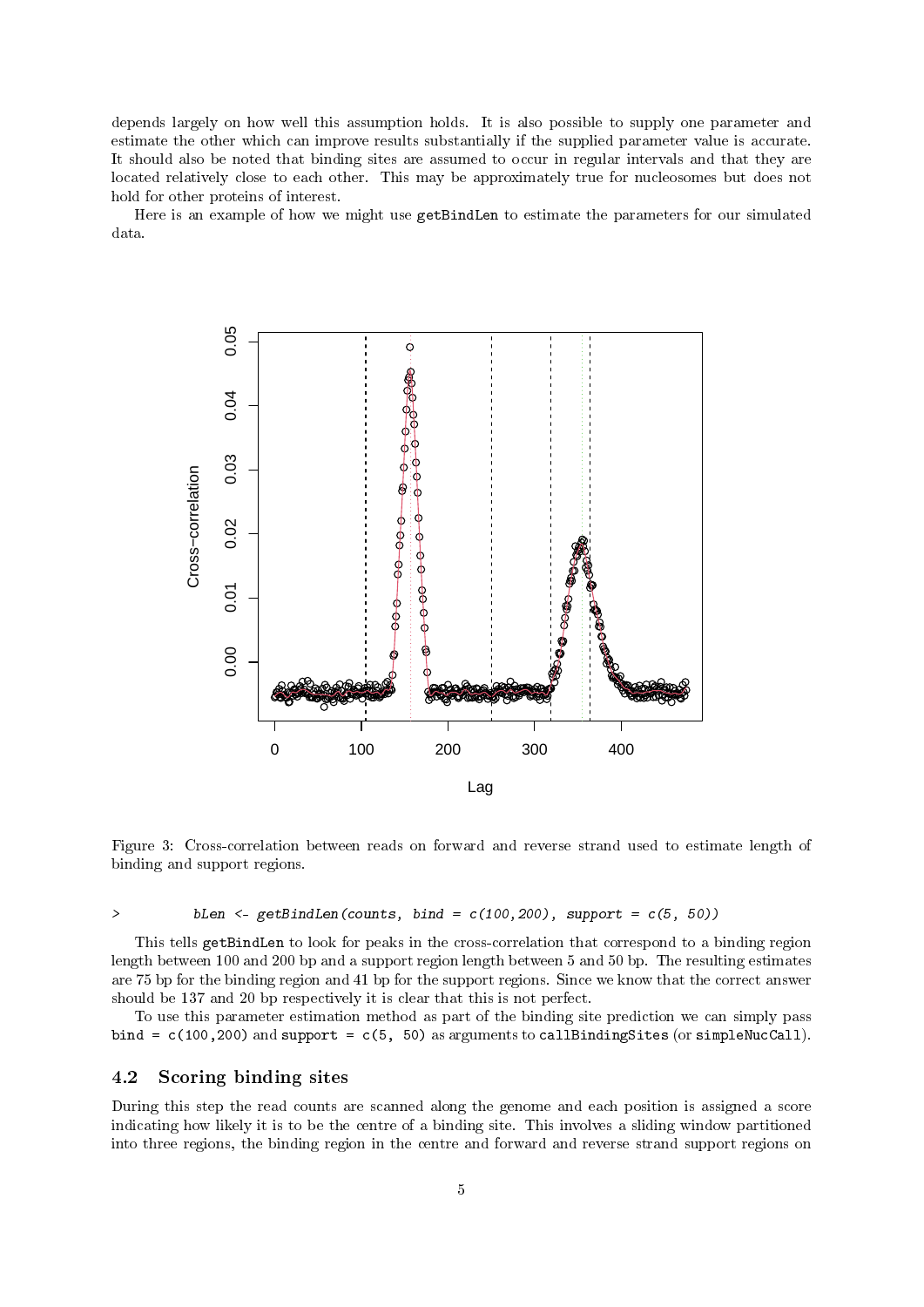either side. Read counts in each region are compared to a background estimate obtained from a larger window (the default is 2000 bp). A score is calculated for each region, with larger scores indication increasing departure from the background distribution, and these are then combined into a binding site score. The necessary computations are carried out by a call to startScore. Further parameters used here are bgCutoff and supCutoff. They can be used to limit the change in the estimate for adjacent background windows and between forward and reverse support regions. These parameters should be chosen between 0.5 and 1. Lower values correspond to a more restrictive cut-off. Setting bgCutoff  $=$ 0.5 will essentially force the use of a uniform background (which is not recommended) while bgCutoff = 1 allows arbitrarily large changes in background estimates. The cut-off for support regions works in a similar way. Generally lower cut-off values reduce the model's ability to adapt to changes in local coverage while larger values make it more sensitive to articially large read counts observed in some locations.

#### 4.3 Determining significance

Once binding site scores are calculated an attempt is made to assess their signicance by estimating the parameters of the null distribution. To achieve this a (truncated) normal distribution is tted to the left tail of the observed scores. This assumes that low scores are largely unaffected by the presence of binding sites. Computations carried out by getCutoff produce a binding site score cut-off corresponding to the requested false discovery rate and the parameters of the fitted null distribution.

### 4.4 Peak calling

During the final stage of the analysis significant peaks in the binding site score are identified and reported as predicted binding sites by pickPeak. This simply identifies all peaks that exceed the threshold determined in the previous step and identifies the location of the maximum of each peak as a binding site. Note that this may produce overlapping binding site predictions if two such peaks are located close to each other. By default peaks have to be seperated by at least one value below the threshold but in some cases, e.g. when peaks are relatively wide compared to the length of a binding site, we may want to relax this requirement such that peaks can be separated by a relatively low scoring region even if the score does not drop below the threshold. This can be achieved by using sub = TRUE.

## 5 Beyond nucleosomes

Although ChIPseqR has been designed to locate nucleosomes it should be possible to apply the same approach to other types of ChIP-seq experiments. The most obvious way to adjust ChIPseqR to different experiments is through the choice of binding and support region length. These relate to the physical length of the binding site and the length of DNA fragments. Generally a shorter binding site will require a shorter binding region but the best choice for this parameter also depends on the experimental protocol used. If DNA is sonicated it may be useful to further reduce the length of the binding region while increasing the length of support regions. Longer support regions will be required if the binding site is short compared to the fragment length.

## 6 Internal data representation

To reduce memory requirements the internal representation of read counts is compressed through runlength encoding. In some cases this can lead to an increase in required memory. Should this be the case for a particular dataset we can disable compression by calling strandPileup with compress = FALSE. If we just want to obtain an expanded representation of an already existing ReadCounts object we can use decompress:

#### > counts2 <- decompress(counts)

In this case the decompressed representation is 2.5 times larger than the compressed one. For real datasets this factor can be substantially larger, especially when coverage is low.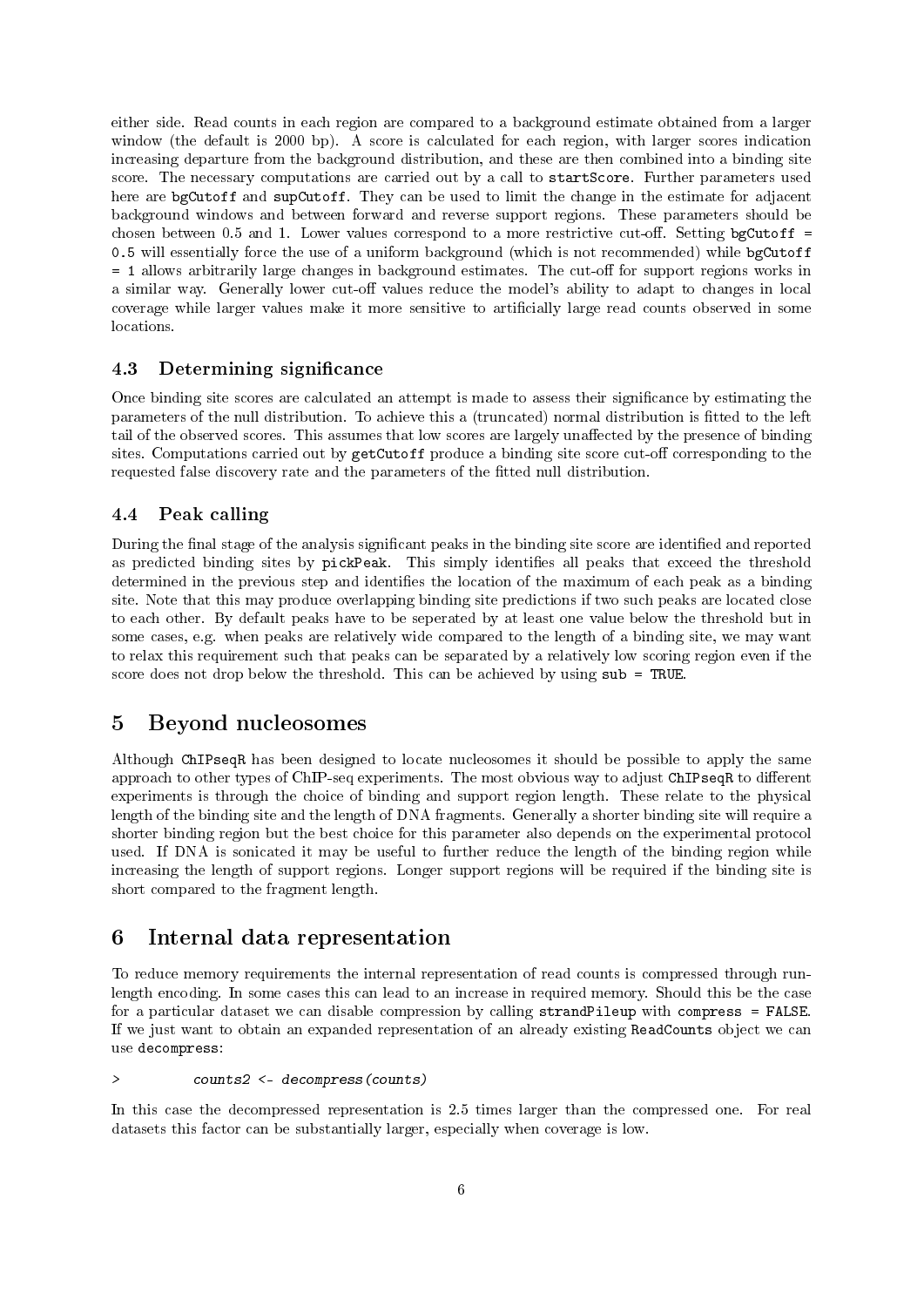A similar approach is used to compress the binding site score. Since the score is a floating point value a step function approximation is used to achieve better compression. This involves rounding the calculated score to a certain number of digits. The use of fewer digits will improve compression but also results in the loss of information and may affect results. The level of compression can be set by passing argument digits to callBindingSite or simpleNucCall. The default is 16 which results in low compression but retains the relevant information. The scoring method used by ChIPseqR is likely to produce missing values, especially in regions of low coverage. This can result in relatively long runs of NA's that are always compressed. Again it is possible to expand the representation of binding site scores through a call to decompress. Note however that information that was lost during compression can only be restored through recalculating binding site scores at a lower compression setting. It is also possible to compress an expanded representation of read counts or binding site scores through a call to compress.

## 7 Session info

```
> sessionInfo()
R version 4.2.0 RC (2022-04-19 r82224)
Platform: x86_64-pc-linux-gnu (64-bit)
Running under: Ubuntu 20.04.4 LTS
Matrix products: default
BLAS: /home/biocbuild/bbs-3.15-bioc/R/lib/libRblas.so
LAPACK: /home/biocbuild/bbs-3.15-bioc/R/lib/libRlapack.so
locale:
 [1] LC_CTYPE=en_US.UTF-8 LC_NUMERIC=C
 [3] LC_TIME=en_GB LC_COLLATE=C
 [5] LC_MONETARY=en_US.UTF-8 LC_MESSAGES=en_US.UTF-8
 [7] LC_PAPER=en_US.UTF-8 LC_NAME=C
 [9] LC_ADDRESS=C LC_TELEPHONE=C
[11] LC_MEASUREMENT=en_US.UTF-8 LC_IDENTIFICATION=C
attached base packages:
[1] stats4 stats graphics grDevices utils datasets methods
[8] base
other attached packages:
[1] ChIPseqR_1.50.0 S4Vectors_0.34.0 BiocGenerics_0.42.0
loaded via a namespace (and not attached):
 [1] XVector_0.36.0 GenomicRanges_1.48.0
 [3] zlibbioc_1.42.0 GenomicAlignments_1.32.0
 [5] IRanges_2.30.0 BiocParallel_1.30.0
 [7] lattice_0.20-45 jpeg_0.1-9
 [9] hwriter_1.3.2.1 GenomeInfoDb_1.32.0
[11] timsac_1.3.6 timeSeries_3062.100
[13] tools_4.2.0 parallel_4.2.0
[15] SummarizedExperiment_1.26.0 grid_4.2.0
[17] Biobase_2.56.0 timeDate_3043.102
[19] png_0.1-7 latticeExtra_0.6-29
[21] matrixStats_0.62.0 crayon_1.5.1
[23] Matrix_1.4-1 GenomeInfoDbData_1.2.8
[25] RColorBrewer_1.1-3 HilbertVis_1.54.0
[27] bitops_1.0-7 RCurl_1.98-1.6
[29] DelayedArray_0.22.0 compiler_4.2.0
```